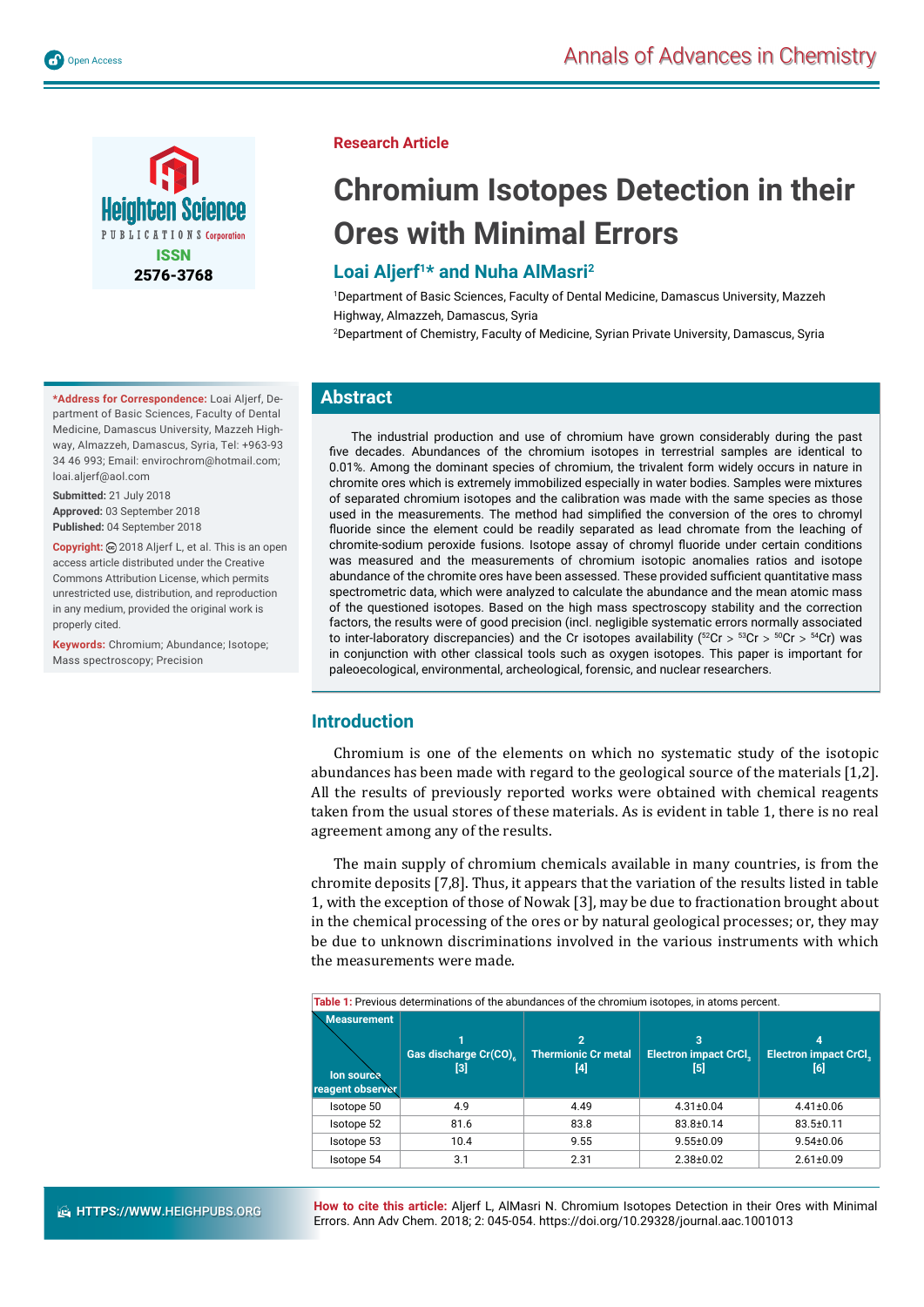

With this in mind, a study was made of the abundances of the Cr isotopes in samples of chromite and other chromium bearing minerals collected from well-characterized deposits. The present paper reports the results of the initial studies dealing with the primary mineral, chromite. Descriptions are given of the precautions taken to eliminate instrumental discriminations and the development of a technique by which highly precise measurements can be made with this and the other transition elements. A report of the studies on secondary chromium minerals will be given in a subsequent publication.

## **Materials and Methods**

### **Materials**

*Survey of the chromite sources production in the world* 

Table 2 lists eighteen chromite specimens obtained from countries responsible for 81% of the chromite ore produced from 1931 to 2018 [9-22].

#### **Methods**

**Strategy:** In a previous publication [23] a preparation of chromyl fluoride  $(CrO_2F_2)$ by vacuum distillation from a solid-solid mixture of chromium trioxide  $(CrO<sub>3</sub>)$ , and *cobalt* (iii) *ϔluoride (*CoF3 ), was described. The high vapor pressure of chromyl ϐluoride and its convenient preparation made this compound ideal as a means of introducing the element into the mass spectrometer (MS) as a gas, which affords the experimenter the advantage of extremely stable sample conditions. To avoid any possibility of introducing errors due to the possible isotopic effects on the fragmentation of this compound,  $\text{CrO}_2\text{F}_2^*$  ions were chosen as the ion currents on which to base each abundance determination [24]. The anisotopic nature of fluorine simplified the handling of the MS data.

**Analytical protocols:** Since considerable chemical manipulation is required to convert chromite ores (Fe, Mg)Cr<sub>2</sub>O<sub>4</sub> to CrO<sub>3</sub>, a simpler procedure for preparing  $\text{CrO}_2\text{F}_2$  was sought. In the course of this search, experiments revealed that the  $\text{CrO}_3$ used in the above method could be replaced by lead chromate (PbCrO<sub>4</sub>). This greatly simplified the conversion of the ores to chromyl fluoride, since the element could be readily separated as lead chromate from the leaching of chromite  $(\text{Cr}_2\text{O}_4^2)$ -sodium

|               | Table 2: Source and type of chromite used in the study. |                                                                              |                   |
|---------------|---------------------------------------------------------|------------------------------------------------------------------------------|-------------------|
| Ore<br>number | <b>Location of deposit</b>                              | <b>Remarks</b>                                                               | <b>References</b> |
| 1             | Tiebaghi, New Caledonia                                 | Red ore                                                                      | [9]               |
| 2             | Fantoche, New Caledonia                                 | Grey ore                                                                     | [9]               |
| 3             | Acoje or Zambales,<br>Philippines                       |                                                                              | $[10]$            |
| 4             | Rustenberg, Western<br>Transvaal                        |                                                                              | $[11]$            |
| 5             | Lydenberg, Eastern<br>Transvaal                         |                                                                              | [11]              |
| 6             | <b>Western Transvaal</b>                                | Exact location unspecified                                                   | $[11]$            |
| 7             | Transvaal                                               |                                                                              | $[11]$            |
| 8             | Rhodesia                                                | Great Dyke, 190 miles NNE of Selukwe, concentrates from<br>alluvial deposits | [12]              |
| 9             | Rhodesia                                                | Great Dyke, 150 miles NNE of Selukwe, friable lump                           | $[12]$            |
| 10            | Elazig Province, Turkey                                 | Guleman ore from near Erganimaden                                            | $[13]$            |
| 11            | Ural Mountains, Russia                                  | Russian chrome, several possible locations                                   | [14, 15]          |
| 12            | Angelita, Cuba                                          | Concentrates of Holguin ore                                                  | [16, 17]          |
| 13            | <b>Black Lake, Quebec</b>                               | Recent operation                                                             | $[18]$            |
| 14            | <b>Black Lake, Ouebec</b>                               | Concentrates                                                                 | [18]              |
| 15            | Black Lake, Quebec                                      | Old sample from early operations at Black Lake                               | $[18]$            |
| 16            | Hartford County, Maryland                               | <b>Near Cooktown</b>                                                         | $[19]$            |
| 17            | Texas, Pennsylvania                                     |                                                                              | [20]              |
| 18            | Benbow, Montana                                         | Concentrate                                                                  | [21, 22]          |

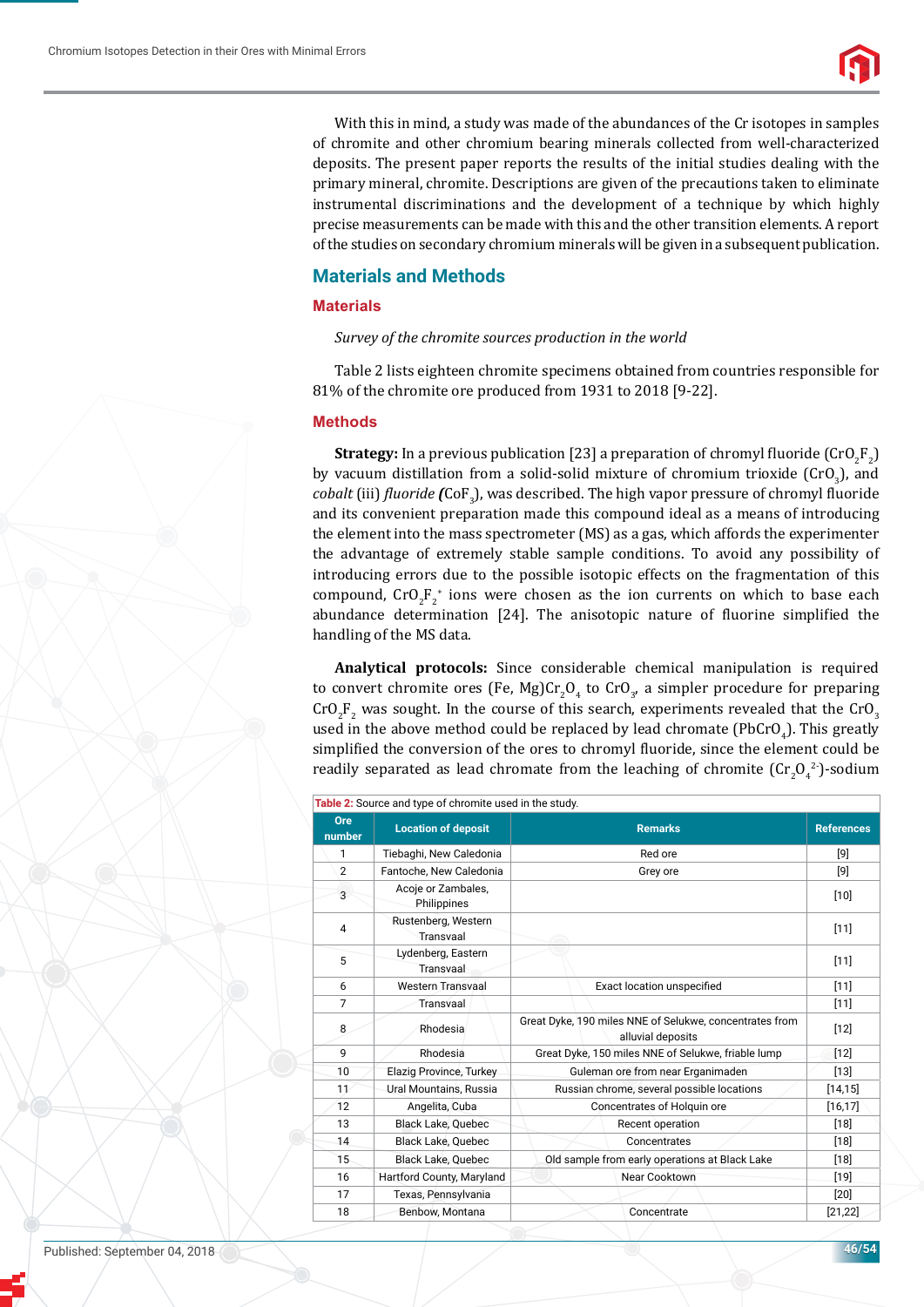

peroxide  $(Na_2O_2)$  fusions. To accomplish this, the ores were finely pulverized, fused with an excess of sodium peroxide, and leached with distilled water. The leaching was neutralized with glacial acetic acid, filtered to remove the silica, and then solid lead acetate was added to precipitate the chromium as lead chromate. Excess reagents were used throughout to ensure complete separation of the chromium, thus avoiding any possible isotopic fractionation effects during chemical treatment. The lead chromate was filtered, washed, air dried, and then ignited at from 400 to 500 $^{\circ}$ C [25,26] to remove any residual organic matter as well as to dry the material. The ignited lead chromate was immediately transferred into a dry box through the route revealed in figure 1, where it was stored until used.

For conversion to chromyl fluoride the lead chromate was finely ground and intimately mixed with an excess of  $\text{CoF}_3$ . The mixture was placed in a copper reaction tube. Bronze turnings were placed above the charge to prevent blow-over of the reactants during subsequent evacuation of the reaction tube.

The reaction tube was removed from the dry box and attached to the remainder of the sample preparation apparatus. The assembled sample preparation apparatus consisted of a 0.25 in. copper reaction tube which was about 6 in. long, a 0.25 in. copper U-tube, and a packless, bellows-type valve (Hoke M482). The components were joined by means of standard flare fittings, and the assembled apparatus was attached to the inlet system of the mass spectrometer through a stainless steel fitting (Hoke S24). An aluminum gasket was used to make the latter connection vacuum tight.

**MS prepreparation method:** A furnace was placed about the reaction tube and the temperature was raised to 375°C. This initial heat served to outgas the reactants and reaction tube without any loss of chromyl fluoride since the fluorination reaction does not proceed at this temperature. The outgassing was accompanied by an increase of pressure which was monitored by the inlet vacuum system Pirani gauge. When the pressure had returned to near normal, a dry-ice-trichloroethylene  $(C_2\mathrm{HCl}_3)$  slush was placed about the U-tube to trap the chromyl fluoride, and the furnace temperature was increased to 550°C. Again the pressure in the inlet vacuum system increased due to oxygen produced during the fluorination of the lead chromate. When the pressure had returned to normal, the reaction was considered complete. The furnace was removed, and the chromyl fluoride was then treated like any other condensable gas. Samples of this compound could be stored in the copper container for several days without any apparent deterioration.

**MS optimization method:** The mass spectrometer employed in the study was a 180° instrument of 5 in. radius (Consolidated Electrodynamics Corporation, Model 21-220, modified in our laboratory). A 200  $\mu$ A current of 70 V electrons ionized the chromyl fluoride at an analyzer pressure of less than  $5 \times 10^{-7}$  mm Hg, indicated by an ionization gauge placed within 12 in. of the ion source. The vacuum system was arranged to give differential pumping. Preliminary experiments to determine the optimum instrumental operating conditions were performed using a reference sample



**Figure 1:** Schematic view of the novel direct aqueous injection system.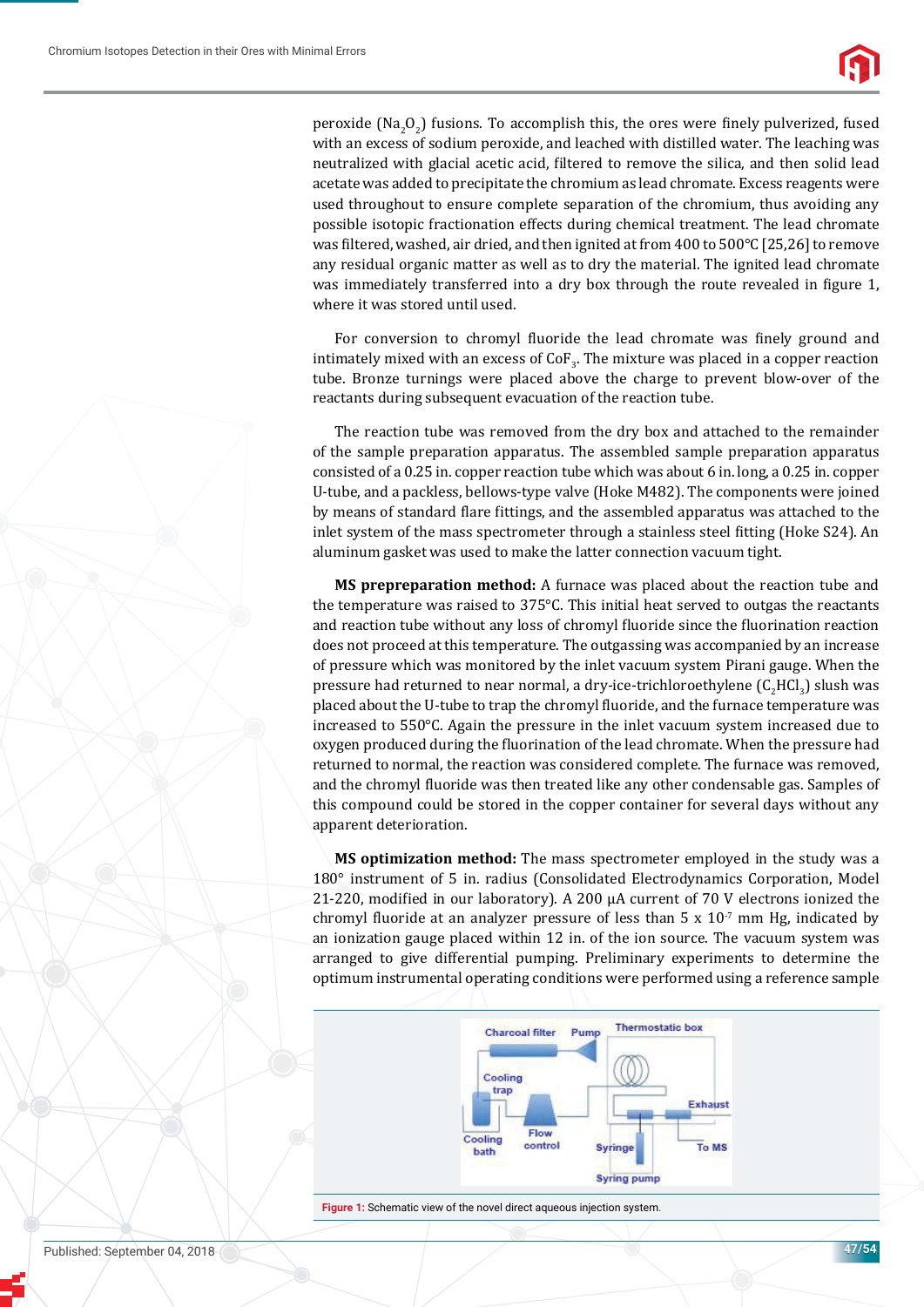

of chromyl fluoride prepared from lead chromate, which had been prepared from reagent-grade chromic bromide ( $Br_3Cr$ ). This chromyl fluoride was assayed over the complete mass range of the instrument and found to be 99+ percent pure with the principal impurity being HF.

## **Results and Discussion**

#### **MS optimization outcomes**

Preliminary experiments showed that the sensitivity of the MS for the  $\text{CrO}_2\text{F}_2^+$  ions was constant in the ion accelerating voltage range of from 1600 to 1700 V. This meant that the isotopic  $\text{CrO}_2\text{F}_2^{\text{+}}$  ion currents could be voltage scanned in that range, which was more convenient than magnetic scanning. It was found that the most reproducible results were achieved when the  $\text{CrO}_2\text{F}_2^+$  ions were manually scanned to obtain the desired mass spectrograms. Ten spectrograms were made by scanning the mass region 120-124 in alternate directions. Consecutive spectrograms were averaged, which resulted in nine sets of data for each assay of any particular chromyl fluoride sample.

## **Oxygen isotopes intervention and their correction**

The oxygen isotopes could not be ignored in any isotope determination using  $\text{CrO}_2\text{F}_2^*$  ions, since ion currents at masses 121, 125 and 126 were observed and their magnitudes agreed with those calculated for ions containing 17O and 18O.

Since direct measurement of the oxygen isotopes in  $CrO_2F_2$  was not possible, an indirect measurement was made. Given that the production of chromyl fluoride involved the fluorination of PbCrO<sub>4</sub> by means of CoF<sub>3</sub>, some means of examining directly the abundance of the oxygen isotopes in this chromate was sought. The most direct procedure developed involved the reaction of lead chromate with potassium fluobromite, KBrF<sub>4</sub> [26,27].

The liberated molecular oxygen was introduced directly into a dual collector, 60°, 6 in. radius mass spectrometer and the  $^{34}O_2/^{32}O_2$  and  $^{33}O_2/^{32}O_2$  ratios measured. Atmospheric oxygen, for which Nier [4] and Young et al. [28] gave an absolute ratio for  $34O_2/32O_2$  of 0.00409, was used as a comparison standard in order to place all measurements on an absolute basis.

All of the PbCrO<sub>4</sub> samples prepared from the ores listed in table 2 and the distilled water were examined. The results of the  $\mathrm{KBrF}_4$  fluorinations along with that of Co $\mathrm{F}_3$  are summarized in table 3.

From these results, it appeared that the oxygen in the  $\mathrm{PbCrO}_4$  was derived primarily from the distilled water used to leach the sodium peroxide-chromite fusions and to wash the precipitated lead chromate. To ensure that, fractionation of the oxygen isotopes did not occur during the fluorinations. One experiment was performed in which four different samples of  $0_{_2}$  were collected at various times during the reaction. Assay of this gas gave identical results with those already cited.

An exchange experiment designed to confirm the nature of the exchange between  $\text{CrO}_4^2$  and  $\text{H}_2\text{O}^8$  was performed. Vacuum-dried sodium chromate was dissolved in water enriched in 18O to 5 atom percent. As soon as complete solution was achieved, the water was distilled off and crystalline  $\operatorname{\sf Na}_2\!\operatorname{\sf Cro}_4$  recovered.

After being dried under vacuum at  $70^{\circ}$ C for 7 hr, this material was fluorinated with KBrF<sub>4</sub>. (In this case the fluorination proceeded smoothly at 200°C.) Measurement of

| <b>Table 3: KBrF</b> , and CoF, fluorination reactions. |                                                                      |                  |                                     |  |  |
|---------------------------------------------------------|----------------------------------------------------------------------|------------------|-------------------------------------|--|--|
| <b>Item</b>                                             | <b>Reaction</b>                                                      | $330/320$ ,      | $ ^{34}O_{\gamma}/^{32}O_{\gamma} $ |  |  |
|                                                         | PbCrO <sub>4</sub> +KBrF <sub>4</sub> $400^{\circ}$ C <sub>2</sub> + | $0.000730 \pm 5$ | $0.003930 \pm 5$                    |  |  |
|                                                         | $H_2O+KBrF_4 = \frac{25°C}{c} 0, + \dots$                            | $0.000730 \pm 5$ | $0.003930 \pm 5$                    |  |  |
|                                                         | $PbCrOA+CoF3$ $550°C$ $O2+$                                          | $0.000730 \pm 5$ | $0.003930 \pm 5$                    |  |  |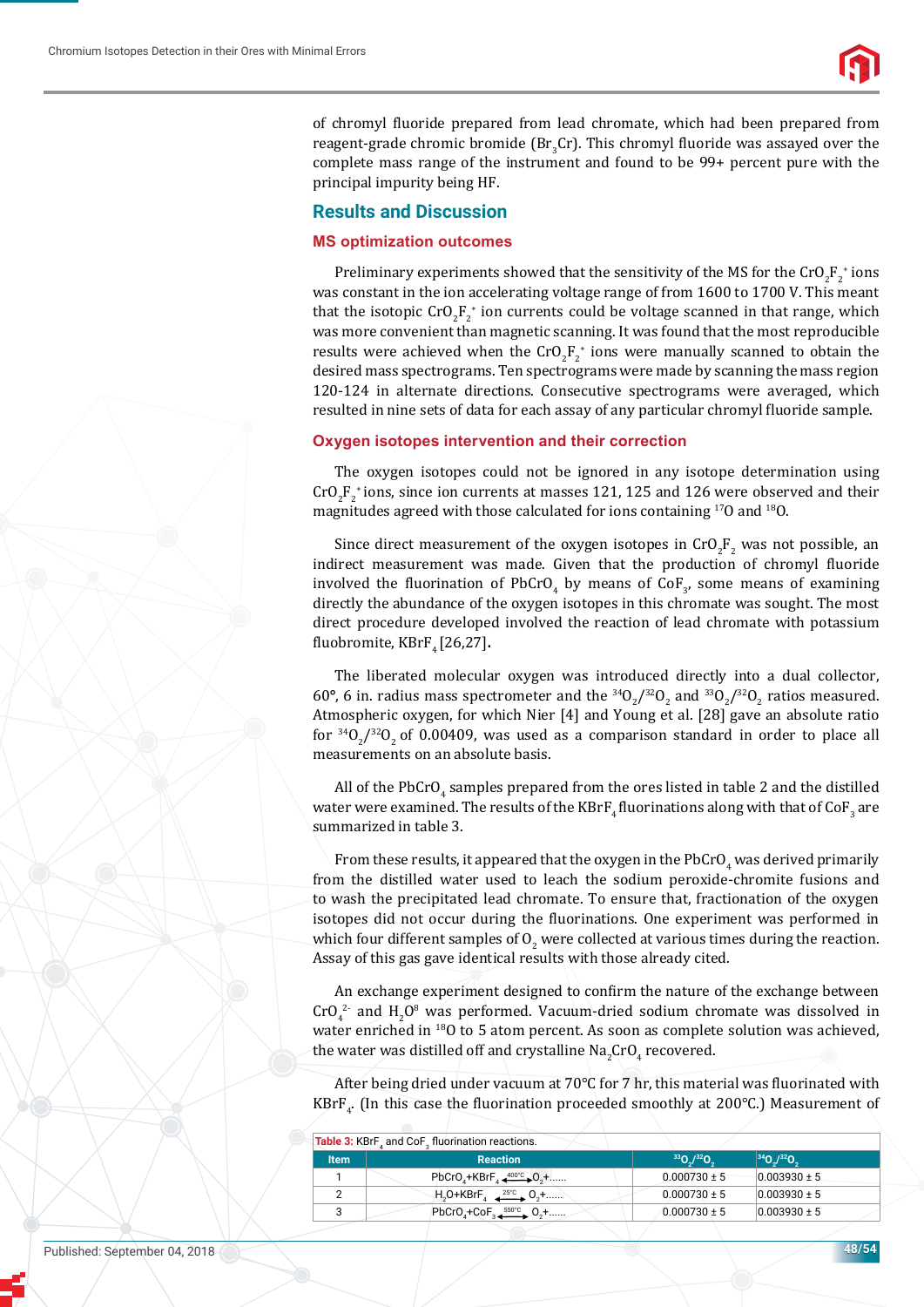

the  $^{34}O_{2}/^{32}O_{2}$  ratio for the evolved oxygen indicated complete exchange within the short time of the experiment. This is essentially in agreement with the results of Brodskii and Dontsova [29] and of Mills [30] whose measurements of the oxygen isotopes were based on the density of the water employed. On the basis of these results, it was concluded that correction of the observed  $\mathrm{CrO}_{2}\mathrm{F}_{2}^{\ast}$  ion currents for the oxygen isotopes had to be based upon the observed abundances in the distilled water. Accordingly, corrections of the observed ion currents were made on the basis of <sup>16</sup>O/<sup>17</sup>O = 2740, and <sup>16</sup>O/<sup>18</sup>O = 508.9 for the oxygen isotopes in the distilled water and the assumption that the oxygen in chromyl fluoride was a random collection of oxygen atoms.

Thus, the calculated abundances of the  $^{16}O$ ,  $^{16}O$ ;  $^{16}O$ ,  $^{17}O$ ; and  $^{16}O$ ,  $^{18}O$  combinations were 99.536, 0.073, and 0.391 percent, respectively. Any other combinations were present to less than 0.001 percent and were considered negligible.

The equations which relate the observed ion currents to the abundances of the chromium isotopes are:

| $^{120}M = {}^{50}A$                   | (1) |
|----------------------------------------|-----|
| $122M - 0.0039350A = 52A$              | (2) |
| $123M - 0.00073$ $52A = 53A$           | (3) |
| $124M - 0.0007353A - 0.0039352A = 54A$ | (4) |

Where M is the observed ion current, A is the relative abundance, and the superscript is the isotopic mass number. The factors 0.00073 and 0.00393 are the ratios <sup>16</sup>O, <sup>17</sup>O/<sup>16</sup>O, <sup>16</sup>O and <sup>16</sup>O, <sup>18</sup>O/<sup>16</sup>O, respectively. A simplification which introduced negligible error was the replacement of the terms 52A and 53A in the left hand members of the equations (3) and (4) with  $^{122}M$  and  $^{123}M$ , because the products of the decimal fractions involved were negligible. Thus equations (1) to (4) were reduced to:

| $122M - 0.00393$ $120A = 52A$                  | (5)  |
|------------------------------------------------|------|
| $123M - 0.00073$ $122A = 53A$                  | (6)  |
| $124M - 0.00073$ $123A - 0.00393$ $122A = 54A$ | -67) |

These were used in all the subsequent treatment of the data.

#### **Experimental pressure effect**

Since there was small probability of obtaining equal ion currents for all eighteen samples of chromyl fluoride, the reference sample of chromyl fluoride was assayed at one-half, at normal, and at twice the normal operating pressure to determine whether or not the assays were pressure dependent. The results of this experiment are shown in table 4. They indicate that no pressure effect on the assays occurred and that the electrometer tube input resistor was truly ohmic in its behavior.

#### **Comparative inter-laboratory study**

Comparison of the assays of the chromyl fluoride prepared from the eighteen chromite ores depended on the stability of the instrument during the period required to assay the materials and the absence of any fractionation effects during the production of the  $\text{CrO}_2\text{F}_2$  and its subsequent volatilization into the inlet system of the

| <b>Isotope</b>        | 50    | 52     | 53    | 54    |
|-----------------------|-------|--------|-------|-------|
|                       |       |        |       |       |
| Half normal pressure  | 4.335 | 83.768 | 9.529 | 2.368 |
| Normal pressure       | 4.332 | 83.759 | 9.535 | 2.373 |
| Twice normal pressure | 4.343 | 83.760 | 9.524 | 2.372 |

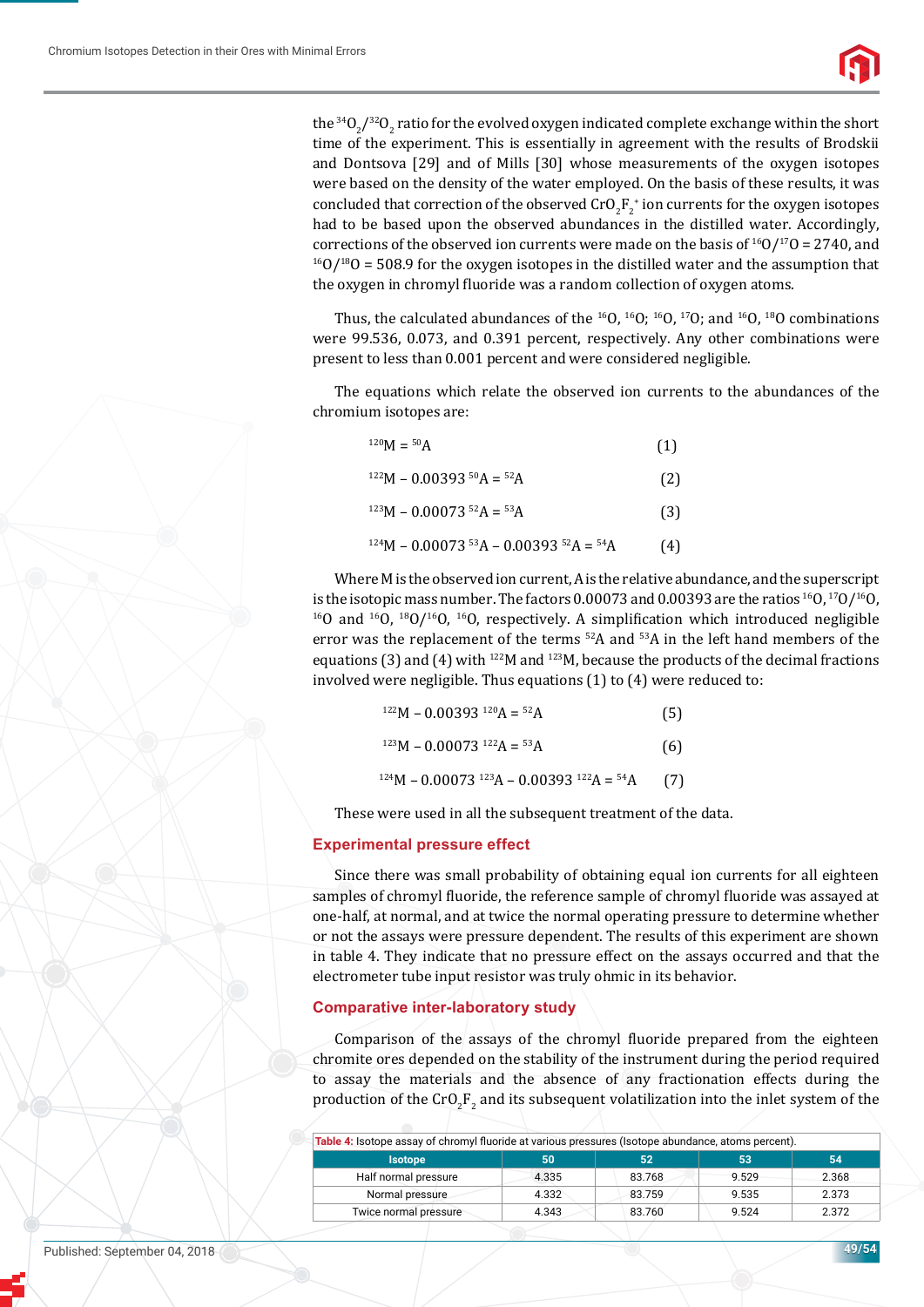

mass spectrometer. Accordingly, three different check experiments were devised. The first check involved chromyl fluoride made from commercial  $\mathtt{CrO}_3$  and assayed four different times during a 12 day period. The second and third checks involved different chromyl fluoride preparations from lead chromate which had been made from reagentgrade chromic bromide. In the second check, two samples of chromyl fluoride, made from different portions of the lead chromate, were assayed 5 days apart. In the third check, an additional preparation was assayed four times during a 5 day period. Thus, all fractionation or discrimination possibilities were considered. The average assay and single standard deviation of each check are shown in table 5 in columns A, B and C, respectively. These results indicated that comparison of the assays of the eighteen ore samples could be made with no concern about day-to-day instrumental drift or chemical fractionation effects.

## **Analytical challenges**

Another potential error involved the exact nature of gas flow in the mass spectrometer. The sample inlet system of the instrument was equipped with a viscous leak which consisted of a 5 in. length of copper capillary tubing of 0.005 in. internal diameter terminated by an adjustable constriction. Differential pumping in the ion source indicated the probability that mass discrimination due to effusive flow was present. However, it has been shown that the nature of the correction factor that should be applied to isotope measurements for this and other instrumental discriminations is dependent upon the detailed physical conditions existing in a particular mass spectrometer [31,32]. It is therefore most reliable to determine these correction factors by calibration of the instrument by means of mixtures of separated isotopes.

Mixtures of separated chromium isotopes were first considered for this calibration. Thus the calibration would have been made with the same species as those used in the measurements. Attempts to use  $\text{CrO}_2\text{F}_2$  prepared from mixtures of these materials were fruitless due to an inability to assay the separated isotopic materials satisfactorily with the instrument at hand. This was principally the result of an exchange between the chromium of the chromyl fluoride and the chromium of the Nichrome V ( $9-21\%$ ) Cr, 2.5% Mn (max), 1.0% Fe (max), 0.75–1.6% Si, 0.15% C (max), balance Ni) used in the construction of the ion source. This exchange resulted in assay errors whose magnitude depended on the difference of the sample composition from that of normal chromium.

## **Overcoming solutions**

For samples whose isotopic abundances were normal, errors from this effect were computed to be negligible. The difficulty might have been circumvented by constructing a new source of some other material or gold plating the existing source. Both of these possibilities were considered and the latter was seriously contemplated. This will be done for the extension of the work to secondary chromium materials where the preliminary experiments indicate differences in the isotopic constitution.

**Suggested corrective measures:** A compromise calibration for the present phase of the work was accomplished with a mixture of separated nitrogen isotopes which was carefully prepared and assayed according to the method described by Junk and Svec [33] to produce absolute abundance values. This mixture was then assayed with

| <b>Mass</b> | А                  | в                  | с                  |
|-------------|--------------------|--------------------|--------------------|
| 50          | $4.347 \pm 0.005$  | $4.353 \pm 0.005$  | $4.347 \pm 0.003$  |
| 52          | $83.754 \pm 0.016$ | $83.760 \pm 0.008$ | $83.760 \pm 0.005$ |
| 53          | $9.515 \pm 0.009$  | $9.515 \pm 0.007$  | $9.521 \pm 0.005$  |
| 54          | $2.384 \pm 0.005$  | $2.372 \pm 0.003$  | $2.372 \pm 0.004$  |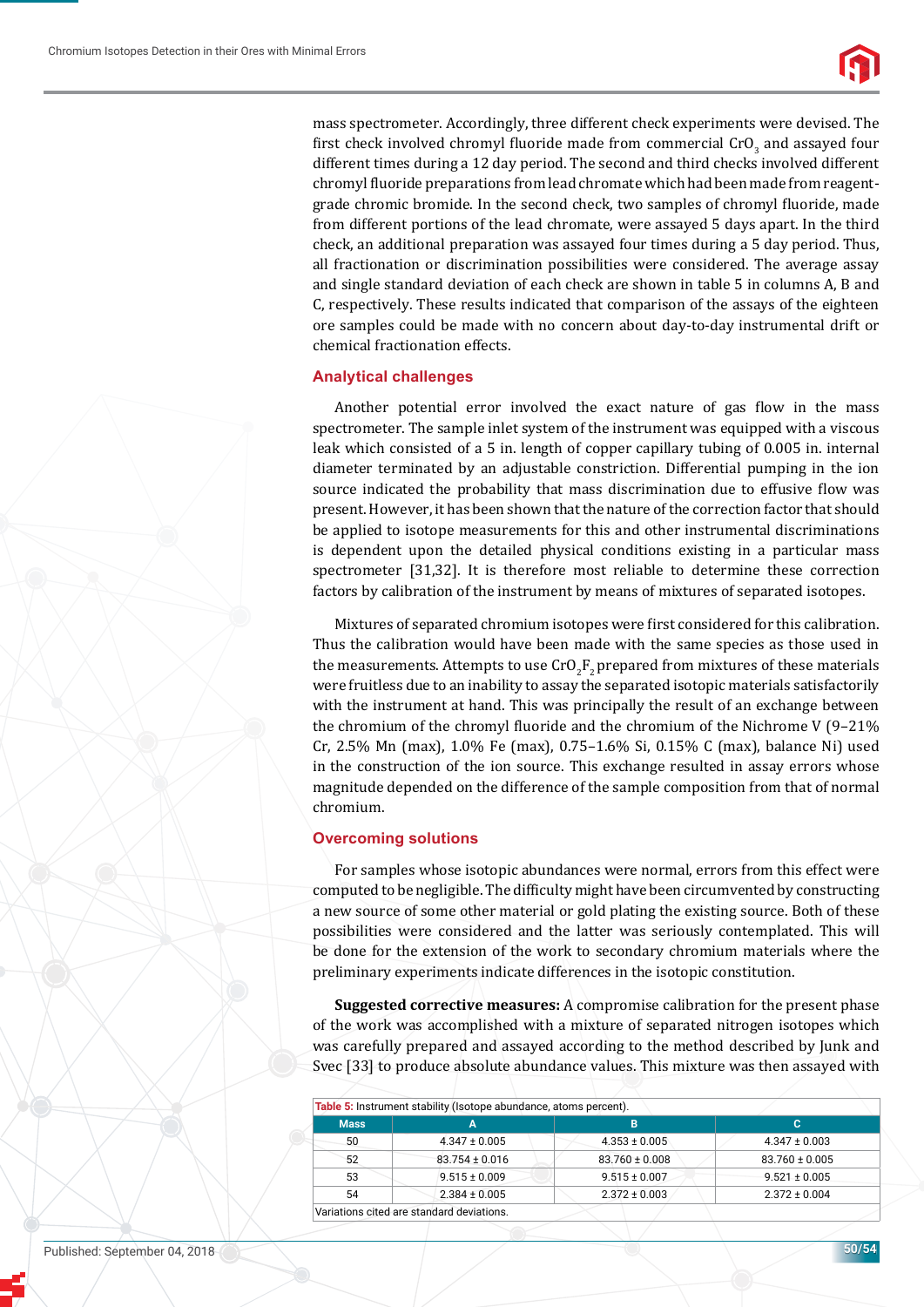

the mass spectrometer employed throughout the chromium tests under conditions in which the range of ion acceleration voltage was as nearly identical as possible with those under which the chromium assays were made. The value obtained here for the nitrogen isotope mixtures was 42.29 atom percent 15N compared to 42.18 obtained by Junk and Svec [33]. However, the indicated agreement to one part in 423 was obtained only when the data were corrected for fractionation due to effusive gas flow from the ion source. A correction factor equal to the square root of the inverse ratio of the masses involved had to be applied. Because the precision obtained in this calibration approached that obtained with the chromium measurements, it was safe to assume that all of the mass discrimination due to gas flow could be considered to be the result of effusion of the sample material from the ion source.

After these preliminary experiments, the samples of chromyl fluoride prepared from the eighteen chromite ores were assayed along with the reference sample during a 2 week period. The observed data for the ores were first corrected for gas flow discrimination and then for the oxygen isotope effect. The results are listed in tables 6,7. Table 6 gives the individual assays of the eighteen samples and the average assay. Table 7 gives the standard deviation associated with each individual assay and the average of the eighteen individual standard deviations.

Comparison of the results listed in tables 6,7, shows that the standard deviation from the average assay of the eighteen ores was nearly identical to the average standard deviation associated with each individual assay. It must therefore be concluded that there is no variation in the isotopic composition of chromium with respect to the source of chromite ore. In order to examine the statistics of the determinations further, every individual datum from each of the assays was grouped into a composite of 170 items for each isotope abundance.

The standard deviation of the composite data (Table 8) is larger but is more reliable than that of the average assay of the eighteen ores, because in the calculation of the latter, the standard deviation for each individual assay was ignored.

Despite the good precision of the data above, it was necessary to consider whether or not the values obtained represented the absolute abundances of the chromium isotopes and were not merely relative values. The results of the previously mentioned

|                                   | Table 6: Isotope abundance determination of the chromite ores (Isotope abundance, atoms percent). |        |       |       |
|-----------------------------------|---------------------------------------------------------------------------------------------------|--------|-------|-------|
| <b>Isotopes</b><br><b>Samples</b> | 50                                                                                                | 52     | 53    | 54    |
| 1                                 | 4.357                                                                                             | 83.763 | 9.497 | 2.373 |
| $\overline{2}$                    | 4.348                                                                                             | 83.774 | 9.506 | 2.371 |
| 3                                 | 4.357                                                                                             | 83.757 | 9.506 | 2.379 |
| 4                                 | 4.350                                                                                             | 83.748 | 9.522 | 2.380 |
| 5                                 | 4.351                                                                                             | 83.764 | 9.511 | 2.374 |
| 6                                 | 4.347                                                                                             | 83.781 | 9.505 | 2.368 |
| $\overline{7}$                    | 4.348                                                                                             | 83.771 | 9.510 | 2.371 |
| 8                                 | 4.357                                                                                             | 83.750 | 9.496 | 2.388 |
| 9                                 | 4.357                                                                                             | 83.764 | 9.500 | 2.379 |
| 10                                | 4.353                                                                                             | 83.754 | 9.515 | 2.378 |
| 11                                | 4.346                                                                                             | 83.769 | 9.509 | 2.377 |
| 12                                | 4.348                                                                                             | 83.759 | 9.514 | 2.379 |
| 13                                | 4.346                                                                                             | 83.762 | 9.515 | 2.377 |
| 14                                | 4.352                                                                                             | 83.764 | 9.509 | 2.374 |
| 15                                | 4.347                                                                                             | 83.759 | 9.519 | 2.376 |
| 16                                | 4.348                                                                                             | 83.767 | 9.512 | 2.373 |
| 17                                | 4.352                                                                                             | 83.771 | 9.508 | 2.369 |
| 18                                | 4.362                                                                                             | 83.767 | 9.502 | 2.369 |
| Ave.                              | 4.352                                                                                             | 83.764 | 9.509 | 2.375 |
| SD                                | 0.004                                                                                             | 0.008  | 0.007 | 0.005 |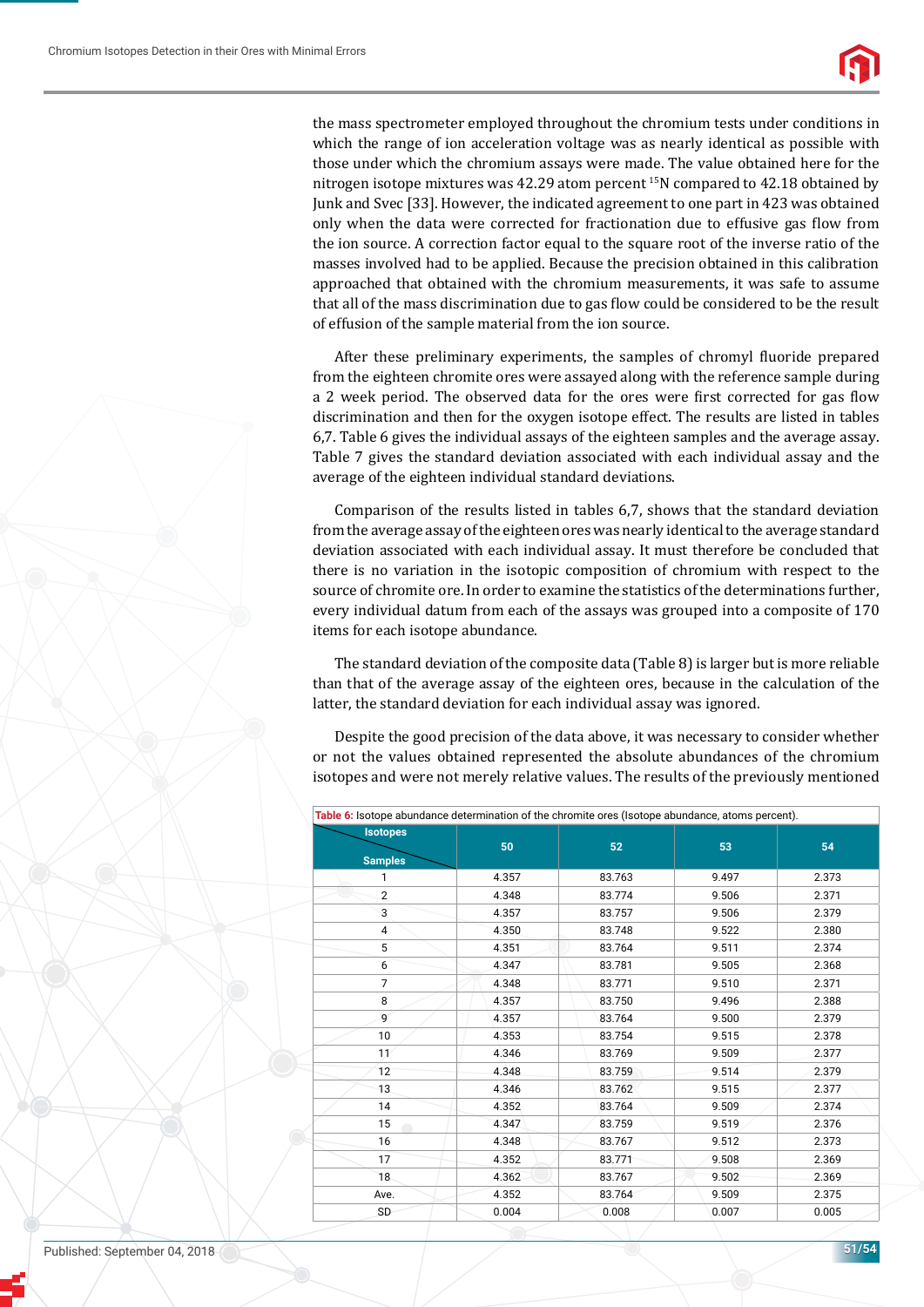

**Table 7:** Standard deviation associated with each abundance determination of the chromite ores shown in Table 6 (Standard deviation x 1000).

| (Stanuaru deviation x Tooo).<br><b>Isotopes</b> |      |      |      |      |
|-------------------------------------------------|------|------|------|------|
|                                                 | 50   | 52   | 53   | 54   |
| <b>Samples</b>                                  |      |      |      |      |
| 1                                               | 10.1 | 8.80 | 5.30 | 4.70 |
| $\overline{2}$                                  | 3.80 | 6.70 | 5.00 | 3.10 |
| 3                                               | 9.40 | 10.9 | 12.5 | 4.00 |
| 4                                               | 2.60 | 6.00 | 4.60 | 2.30 |
| 5                                               | 4.80 | 9.00 | 3.90 | 3.50 |
| 6                                               | 4.20 | 10.2 | 4.20 | 4.50 |
| $\overline{7}$                                  | 2.60 | 5.50 | 5.60 | 3.40 |
| 8                                               | 5.70 | 9.60 | 4.20 | 3.90 |
| 9                                               | 3.30 | 6.00 | 3.20 | 2.90 |
| 10                                              | 2.40 | 3.80 | 3.60 | 2.00 |
| 11                                              | 5.70 | 7.90 | 4.40 | 3.80 |
| 12                                              | 3.10 | 7.30 | 2.60 | 3.50 |
| 13                                              | 10.5 | 11.6 | 5.60 | 3.70 |
| 14                                              | 2.10 | 6.70 | 5.30 | 4.50 |
| 15                                              | 2.40 | 13.6 | 13.8 | 3.60 |
| 16                                              | 3.50 | 9.70 | 8.50 | 3.10 |
| 17                                              | 3.80 | 8.10 | 3.70 | 5.00 |
| 18                                              | 10.3 | 14.7 | 7.20 | 3.40 |
| Ave.                                            | 5.00 | 8.70 | 5.70 | 3.60 |

#### **Table 8:** Composite of all data for chromite ores.

| <b>Mass</b> | Abundance (%) | ± Standard deviation | <b>Number of items</b><br>outside 3 σ limit |
|-------------|---------------|----------------------|---------------------------------------------|
| 50          | 4.352         | 0.008                |                                             |
| 52          | 83.764        | 0.012                |                                             |
| 53          | 9.509         | 0.009                |                                             |
| 54          | 2.375         | 0.006                |                                             |

experiments, which were designed to measure and correct for discrimination effects due to gas ϐlow, voltage scanning, variation in gas pressure, non-ohmic electrometer input resistors, impure sample gases, and instrumental drift, led the writers to assume that the resulting measurements were absolute.

## **Conclusion**

Using the available literature, chromite ores gathered from various deposits throughout the world were assayed for the abundances of the chromium isotopes. However, no differences in the relative abundances were observed.

Upon application of criteria to determine the absoluteness of the measured abundances of the isotopes of chromium, the only discrimination observed during the measurements was that due to effusive gas flow out of the ionizing region of the ion source. The magnitude of this discrimination was determined from measurements of a mixture of separated nitrogen isotopes and corrections were made for it. On this basis, the abundances of the chromium isotopes reported in this communication can be considered absolute. Since chemical chromium has a common source, it is conservative to accept these absolute abundance values for the isotopes in reagent chromium. At the  $\pm 3\sigma$  level (99.7% confidence level), the recommended values in atoms percent are:

- $Cr^{50} = 4.352 \pm 0.024$  $Cr^{52} = 83.764 \pm 0.036$
- $Cr^{53} = 9.509 \pm 0.027$
- $Cr^{54} = 2.375 \pm 0.018$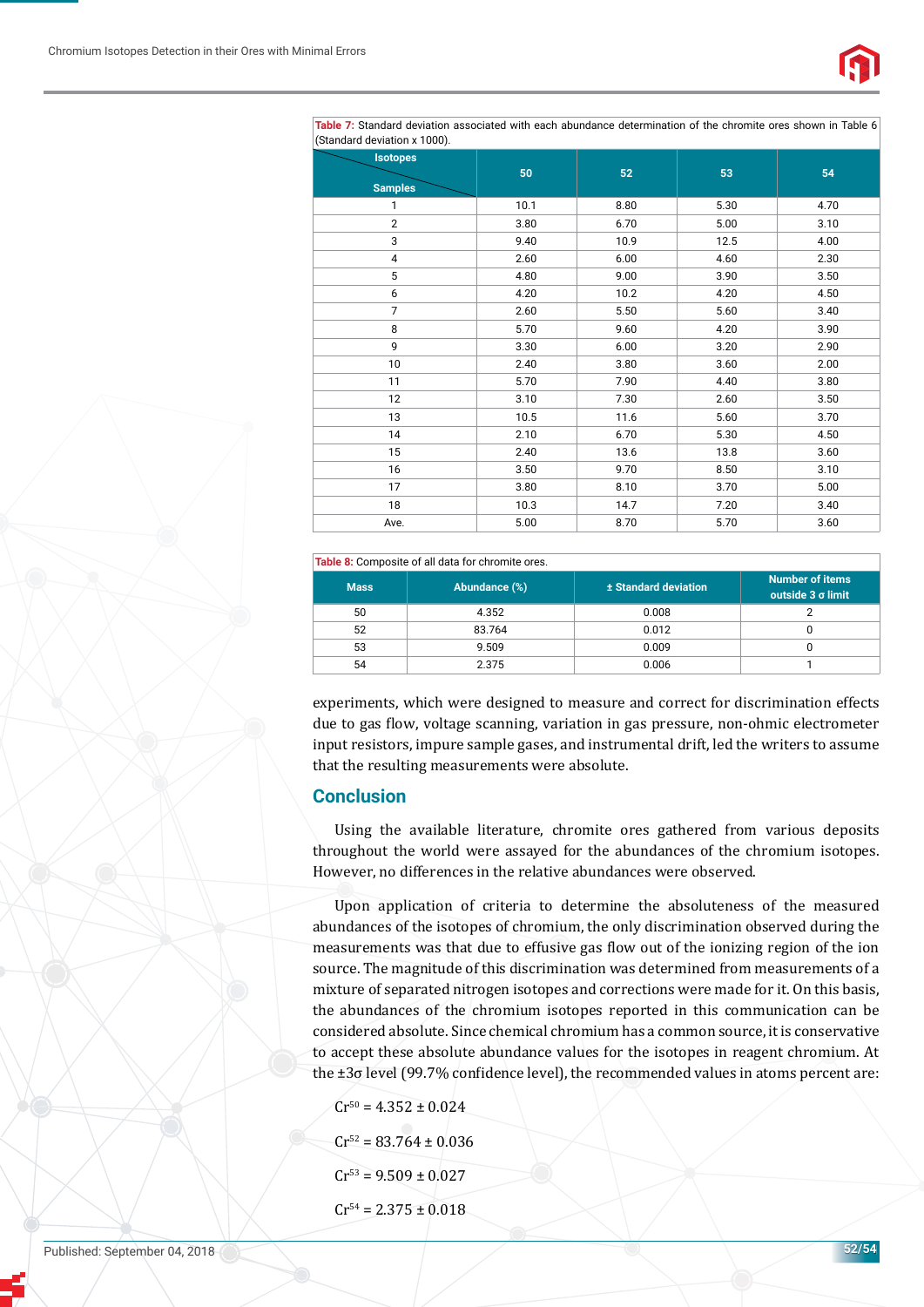

Using these values and the previously published and accepted values for the masses of the chromium isotopes [34,35], a value for the chemical atomic weight (conversion factor =  $1.000275$ ) of  $51.998 \pm 0.001$  has been obtained wherein the stated uncertainty combines the effects of both mass and abundance measurements and is computed by conventional statistical methods.

## **References**

- 1. Aljerf L. Advanced highly polluted rainwater treatment process. J Urban Environ Eng. 2018; 12. **Ref.:** https://goo.gl/RKCzy2
- 2. Aljerf L. High-efficiency extraction of bromocresol purple dye and heavy metals as chromium from industrial effluent by adsorption onto a modified surface of zeolite: kinetics and equilibrium study. J Environ Manage 2018; 225: 120-132. **Ref.:** https://goo.gl/DehY8Y
- 3. Nowak R, Konstantinov L, Hess P. Licvd of Cr(C,O) films from Cr(CO)6 at 248 NM: gas-phase and surface processes. Mater. Res Soc Symp Proc 1988; 129: 85. **Ref.:** https://goo.gl/Q4rhA8
- 4. Nier AO. A redetermination of the relative abundances of the isotopes of carbon, nitrogen, oxygen, argon, and potassium. Phys Rev 1950; 77: 789-793. **Ref.:** https://goo.gl/rMbXpt
- 5. Plies V. Mass Spectrometric investigations of the vapor phase over CrCl3 and CrCl3/Cl2. Cheminform 1988; 19.
- 6. Hibbs RG. Electron Microscopy of human apocrine sweat glands. J Investig Dermatol 1962; 38: 77- 84. **Ref.:** https://goo.gl/HKkoHH
- 7. Bacuta GC, Kay RW, Rossman DL. High chromium and high aluminum deposits in the Zambales ophiolite complex, Luzon, Philippines: Origin and tectonic significance. Chem Geol 1988; 70: 132. **Ref.:** https://goo.gl/XQo1KX
- 8. Xibin W, Peisheng B. Genesis of Podiform Chromite deposits--evidence from the Luobosa Chromite deposits, Tibet. Acta Geol Sin-Engl 2009; 61: 77-94. **Ref.:** https://goo.gl/LBCEzV
- 9. Moutte J. Chromite deposits of the Tiebaghi ultramafic massif, New Caledonia. Econ Geol 1982; 77: 576-591. **Ref.:** https://goo.gl/xNJRpH
- 10. Bacuta GC, Kay RW, Gibbs AK, Lipin BR. Platinum-group element abundance and distribution in chromite deposits of the Acoje Block, Zambales Ophiolite Complex, Philippines. J Geochem Explor 1990; 37: 113-145. **Ref.:** https://goo.gl/ywyLUY
- 11. Verryn S. X-Ray powder diffraction data for Chromite from the UG-2 of the Bushveld Complex, South Africa. S Afr J Geol 2008; 111: 225-**Ref.:** https://goo.gl/SQ8Cyh
- 12. Prendergast MD. Archean Komatiitic sill-hosted chromite deposits in the Zimbabwe Craton. Econ Geol 2008; 103: 981-1004. **Ref.:** https://goo.gl/KKU91k
- 13. Page NJ, Engin T, Singer DA, Haffty J. Distribution of platinum-group elements in the Bati Kef chromite deposit, Guleman-Elazig area, eastern Turkey. Econ Geol 1984; 79: 177-184. **Ref.:** https://goo.gl/m4UV2L
- 14. Simonov VA, Ivanov KS, Smirnov VN, Kovyazin SV. Physicochemical parameters of the melts participating in the formation of chromite orehosted in the Klyuchevsky ultramafic massif, the Central Urals, Russia. Geol Ore Dep 2009; 51: 109-122. **Ref.:** https://goo.gl/RzUx93
- 15. Gazaleeva GI, Shikhov NV, Vlasov IА, Shigaeva VN. The Donskoy Ore Mining and Processing Industrial Complex chromite tailings retreatment technology development. Obogashch Rud 2017; 1: 16-20. **Ref.:** https://goo.gl/WLv6y8
- 16. Hammer S, Nettleton LL, Hastings WK. Gravimeter prospecting for chromite in Cuba. Geophys 1945; 10: 34-49. **Ref.:** https://goo.gl/qLTPDX
- 17. Guild PW. Petrology and structure of the Moa Chromite district, Oriente Province, Cuba. Trans. Amer Geophys Union 1947; 28: 218. **Ref.:** https://goo.gl/G19iKP
- 18. Mackowiak K, Pickles CA. Microwave reduction of Black Thor chromite ore. Can Metall Q 2018; 57: 341-349. **Ref.:** https://goo.gl/9r15HB
- 19. Agarwal S, Pal J, Ghosh D. Development of chromite sinter from ultra-fine chromite ore by direct sintering. Int Sci Int J 2014; 54: 559-566. **Ref.:** https://goo.gl/3tSPNm
- 20. Mondal SK, Mukherjee R. Chromite: Petrogenetic indicator to ore deposits. Ore. Geol Rev 2017; 90: 63-64. **Ref.:** https://goo.gl/xRu2n4